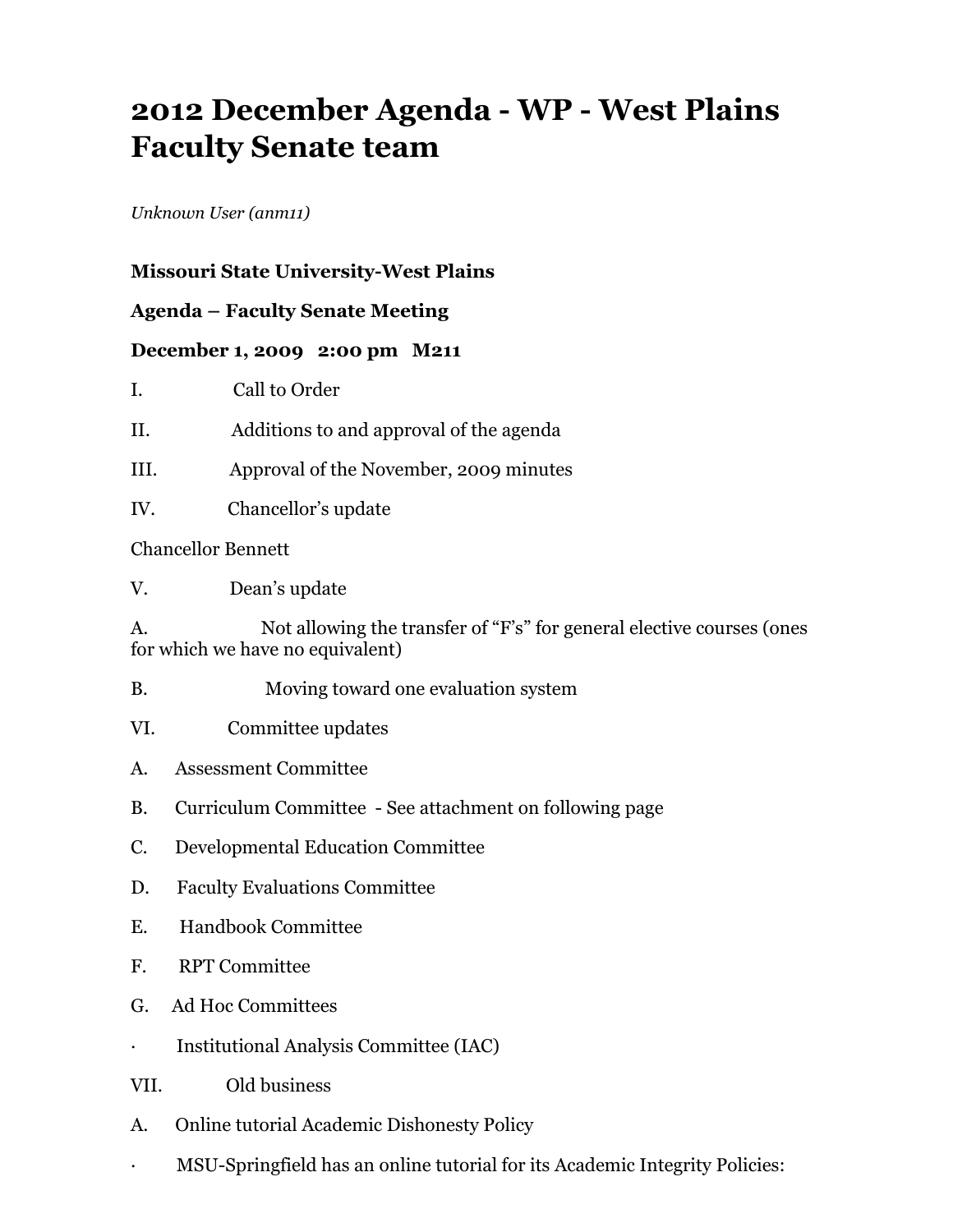http://apps.missouristate.edu/academicintegrity/

VIII. New business

A. Scheduling

IX. Announcements

A. Alcohol Education Seminar – this Friday (Dec.  $4^{th}$ ) 2:15 PM, M211, for Students, Faculty and Staff; please announce in your classes

B. Donation to honor Volleyball team and  $2<sup>nd</sup>$  place finish at National Tournament

C. Campus Technology Virtual Conference – Thursday December  $3^{\text{rd}}$  9:00 AM – 5:00 PM, T210, session schedule on door

D. Total of \$6572 contributed by Faculty and Staff to United Way

E. Celebration of the Season – Sunday Dec.  $6^{th}$  3:00 PM, Civic Center, Missouri State University Community Band from Springfield and the Ozarks Festival Chorus of West Plains

F. Friends of the Garnett Library monthly meeting – Friday December  $11^{th}$ , 12:00 PM, Reservations for lunch can be made by calling 255-7240

G. Please sign card for Roger Tuttle at Steve's desk in Looney Hall

H. Position Interviews

· Grant Writer – 2 to be interviewed Dec.  $2^{nd}$ 

· Supervisor of Physical Plant – 4 candidates interviewed

I. **APA Exchange** – APA is offering an exchange program because the first printing of the 6th ed. of the *Publication Manual of the American Psychological Association* is full of errors. If you would like to take advantage of this opportunity, here is the information you will need to arrange for your copies to be returned and exchanged for corrected copies. Check the title verso page and verify that the copy is not a  $2<sup>nd</sup>$  printing. A corrected  $2<sup>nd</sup>$  printing was published in August 2009. If you have a 1<sup>st</sup> printing, call 1-800-374-2721 by December 15, let them know where you purchased your copy and approximate purchase date. They will request an address to ship replacements and email you a UPS label for return of your copies. New copies should arrive within 7-10 day from receipt of old ones. All copies must be exchanged at once. Please share this with anyone that may have purchased a  $1<sup>st</sup>$ printing of the manual.

X. Faculty Concerns

Adjourn - next Faculty Senate meeting Tuesday February 2<sup>nd</sup>, 2:00 PM, M211

Curriculum Summary for November, 2009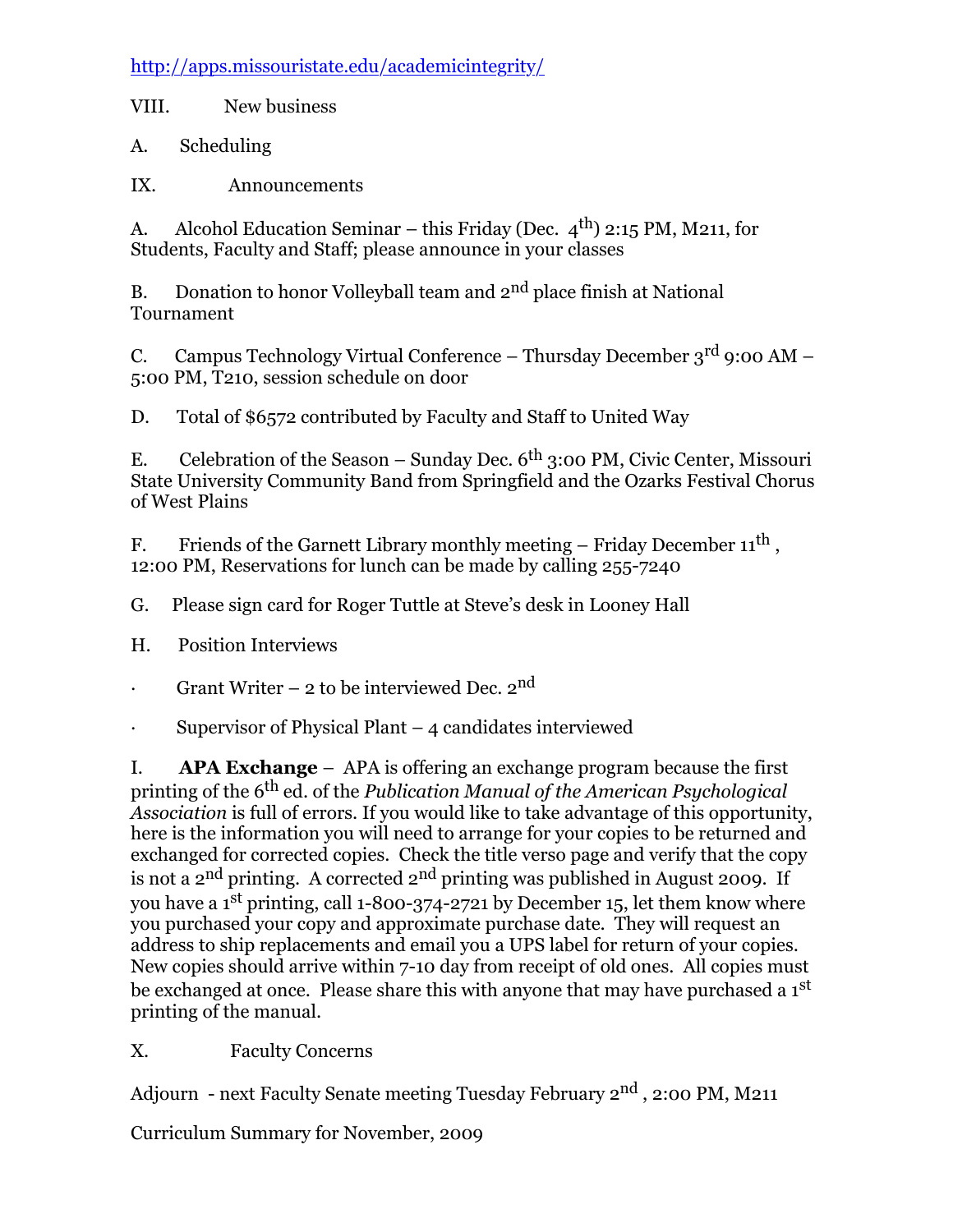| <b>Course Additions</b>                                    |                                                                                                                                                                                  |
|------------------------------------------------------------|----------------------------------------------------------------------------------------------------------------------------------------------------------------------------------|
| LWE 130 Basic Jail<br><b>Officer Academy I</b>             | Add a new course that provides the first half of the current<br>LWE 120 course for those students who need it in the LWE<br>program.                                             |
| LWE 131 Basic Jail<br><b>Officer Academy II</b>            | Add a new course that is the second half of the current<br>LWE 120 course for those students who need it in the LWE<br>program.                                                  |
| VIN 274 Wines of<br>the World                              | New course to be used as an elective in the viticulture and<br>enology programs.                                                                                                 |
| <b>Course Deletions</b>                                    |                                                                                                                                                                                  |
| CSC 299<br>Internship in<br><b>Computer Science</b>        | This course has moved from being a CSC course to being a<br>CIS course.                                                                                                          |
| <b>Course Revisions</b>                                    |                                                                                                                                                                                  |
| <b>RST 210</b><br>Equipment and<br>Therapeutics            | Adds a lecture credit hour since the existing course has<br>insufficient time to cover all material.                                                                             |
| LWE 120 Basic Jail<br><b>Officer Academy</b>               | Add statement to course description that students may not<br>receive credit for LWE 120 and LWE 130 and 131.                                                                     |
| LWE 190 Basic<br><b>Law Enforcement</b><br>Academy I       | Add requirement for concurrent enrollment in LWE 130<br>Basic Jail Officer Academy I                                                                                             |
| LWE 191 Basic Law<br>Enforcement<br><b>Academy II</b>      | Add requirement for concurrent enrollment in LWE 131<br>Basic Jail Officer Academy II                                                                                            |
| PHY 100 Survey of<br>Physics with<br>Laboratory            | Add math requirement so that students are better<br>prepared for the course                                                                                                      |
| PHY 102 Survey of<br>Physics                               | Add math requirement so that students are better<br>prepared for the course and remove the lab fee since there<br>is no lab for this course                                      |
| VIN 114 Spring<br>Viticulture<br>Technology                | Add a course fee of \$60 for field component mentor.                                                                                                                             |
| <b>VIN 115</b><br>Summer/Fall<br>Viticulture<br>Technology | Changed prerequisite courses from VIN 111 and VIN 113<br>(recommended) or instructor permission to VIN 113<br>(recommended) or VIN 114 (recommended) or instructor<br>permission |
| VIN 135 Botany                                             | Increased number of credit hours from 4 to 5                                                                                                                                     |
| <b>VIN 146</b><br>Introduction to                          | Added minimum age requirement                                                                                                                                                    |